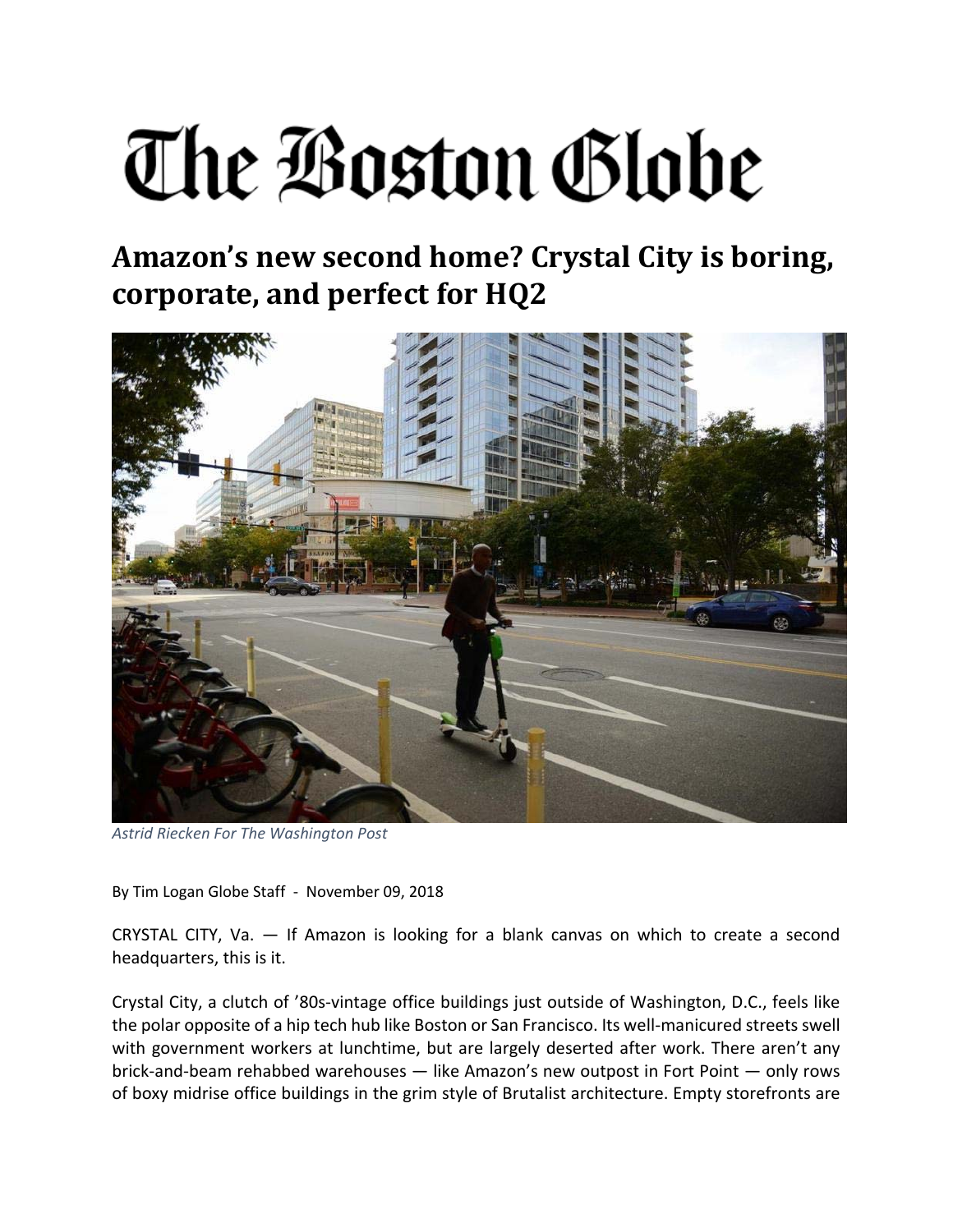everywhere, while a vast subterranean mall beneath them sits at least half‐vacant. And forget about trendy retailers or upscale food halls.

No, there is nothing "cool" about Crystal City. It's charmless and utilitarian. And yet, it's poised to win at least a half‐share of a massive economic development prize: Amazon's "HQ2."

The retail giant hasn't divulged anything, but it has been widely reported this week that the company is in final negotiations to split its hotly sought-after second headquarters into two campuses of up to 25,000 jobs apiece. One would be in Long Island City, Queens, across the East River from Manhattan. The other would be Crystal City, tucked between Reagan

So why not some place smart and charming, like Boston or Pittsburgh? Or why not one of those affordable Sun Belt boomtowns, Atlanta or Dallas, where Amazon would have plenty of room to spread out and grow?

Because Crystal City, like Long Island City, offers something most of those more conventionally attractive places can't: cheap office space on the edge of a thriving city. Throw in a public transit system, a major airport within walking distance, and all the benefits of easy access to D.C. decision makers, and it's reasonable to wonder why Amazon even bothered to look anywhere else.

"It checks all their boxes," said John Boyd, a site selection consultant who has been following Amazon's search. Crystal City, he said, "was always the most likely place for them."

The D.C. metro area has long been considered a favorite to land Amazon's HQ2. After all, Jeff Bezos, the company's founder and CEO, owns a mansion in the city. He's also the owner of The Washington Post. Within metro D.C., people who know the region's real estate landscape say, Crystal City was the obvious choice.

Crucially, its vast rows of office buildings are about 20 percent vacant. There are 2.1 million square feet available in Crystal City and neighboring Pentagon City, according to real estate firm Cushman & Wakefield. (For comparison, the building formerly known as the John Hancock tower is 1.7 million square feet.)

Office rents in Crystal City are half of what they run in fancier parts of the Washington area, and about one‐third what companies pay at new buildings in Kendall Square or the Seaport. And it's just four stops from downtown Washington on the Metro subway system.

"It was like, 'Oh, look, there's this empty office district next to the airport.' How much more obviously suitable could it be?" said David Alpert, founder of Greater Greater Washington, a website that covers urban planning in metro D.C. "Everyone thought Crystal City would be the right place for them."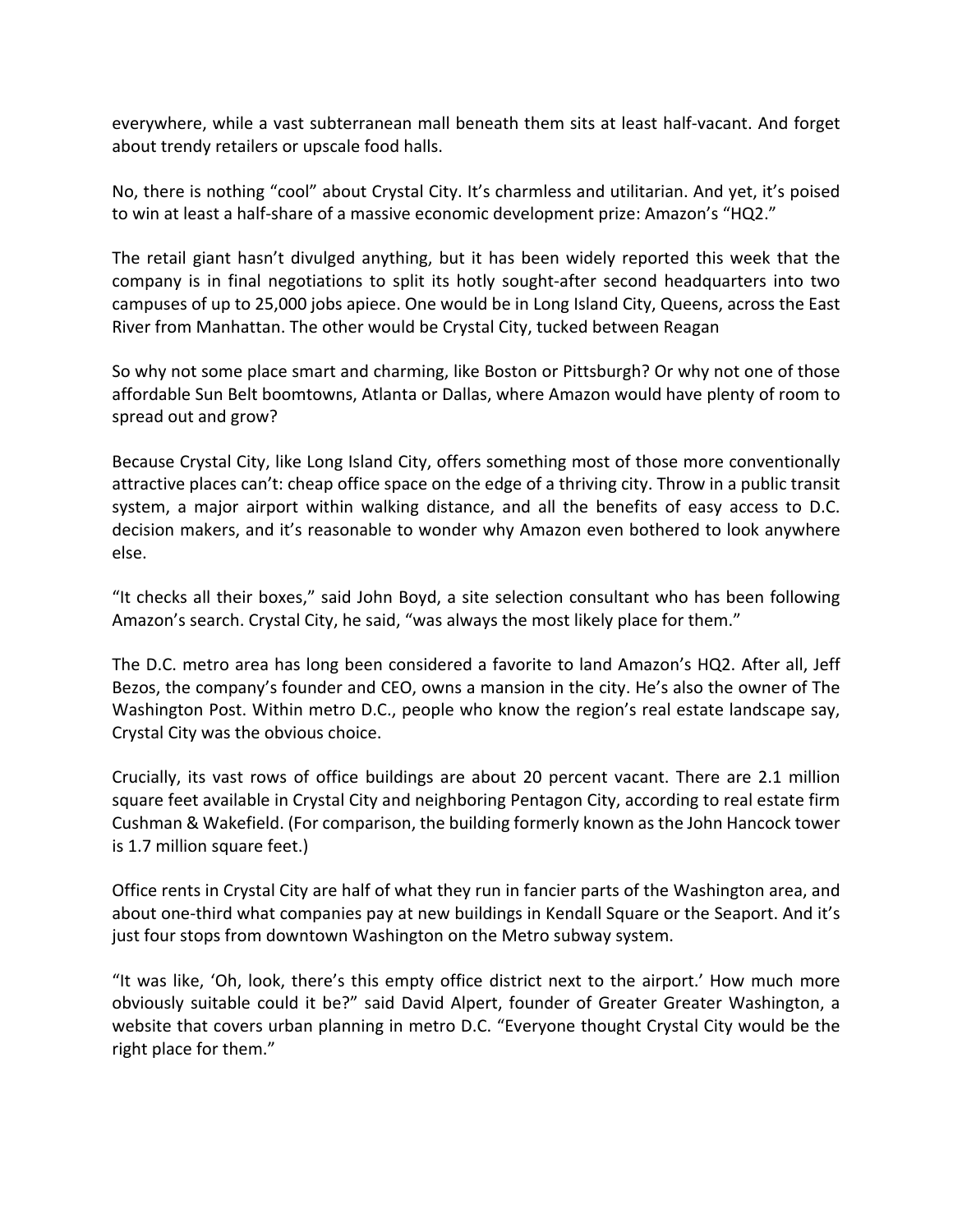

*BRENDAN SMIALOWSKI/AFP/Getty Images*

Named for a chandelier in one of its original buildings, Crystal City – which is actually an unincorporated part of Arlington County, Va. — was built in the 1960s on the site of old junkyards and small factories along the Potomac River. For decades, it was home to military jobs  $-$  the Navy had several big commands based here — but many of those moved away long ago. The US Patent and Trademark Office pulled out in 2003, leaving millions of square feet of office space behind.

Today, there are still camo‐clad military personnel walking the underground hallways, along with a contingent of suit-and-tie-wearing bureaucrats. But the clientele skews more toward that modern D.C. mix of government contractors, trade groups, and the media. Buildings bear the logos of Bloomberg and PBS, the Consumer Technology Association, and Lockheed Martin.

But a surprisingly large number of tech workers also work in Crystal City, said David Lipson, comanager of the Washington office of real estate firm Savils Studley. This swath of Northern Virginia boasts skilled workers at federal agencies and contractors, their wages relatively constrained by government pay scales. Some of them could be appealing to Amazon, Lipson said.

"This is fertile hunting ground for a tech company that needs to hire a lot of people," he said. "That's one of the things that's probably attractive here."